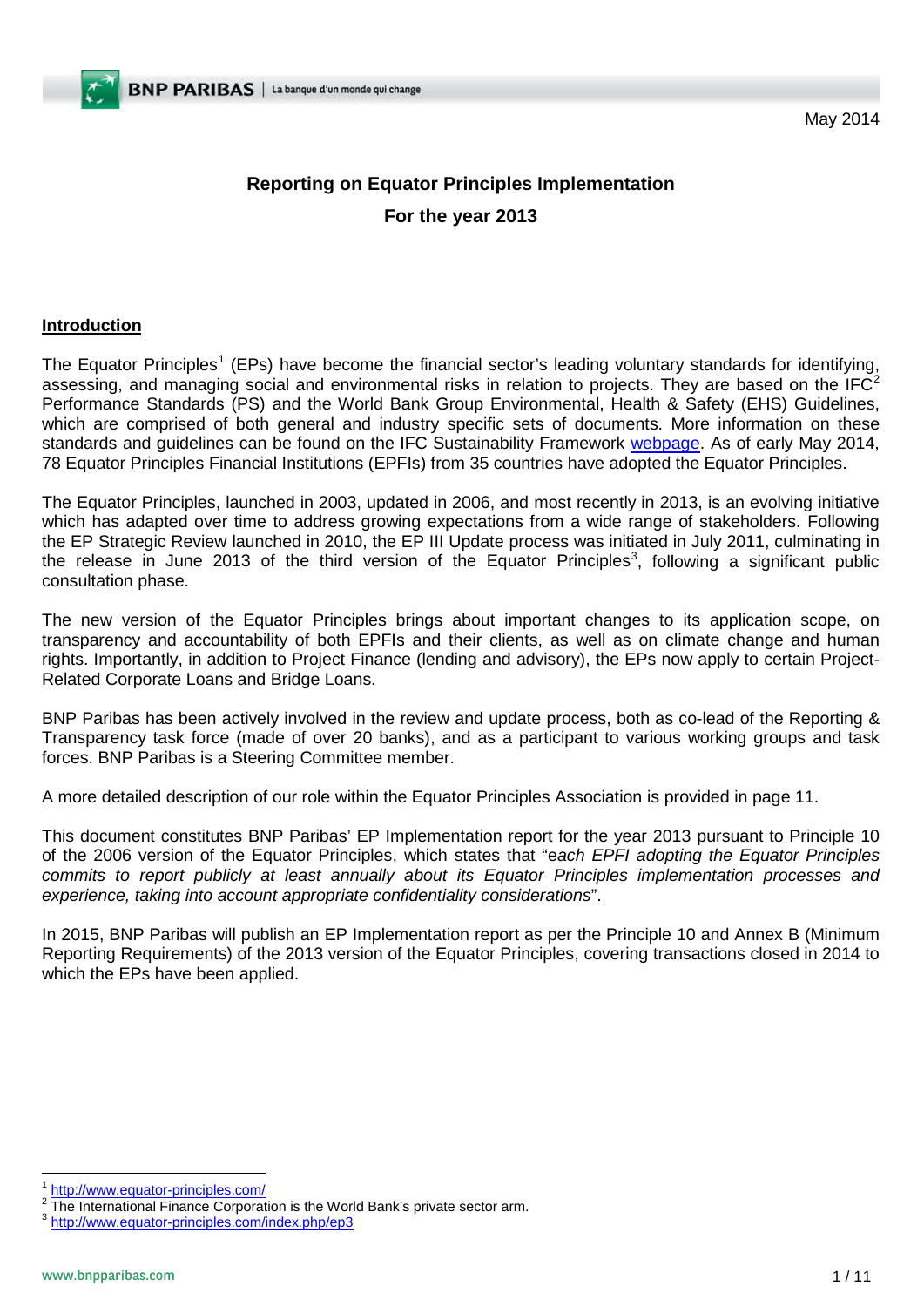## **General Considerations**

A financial institution adopting the EPs, such as BNP Paribas, undertakes not to support projects where the borrower will not or is unable to comply with the environmental and social (E&S) requirements arising from the application of the EPs. The first step is to categorise projects based on the associated potential E&S impacts.

Project categorisation under the EPs is in line with the recommendations of the IFC and is defined as followed:

- $\triangleright$  Category A for projects with potential significant adverse social or environmental impacts that are diverse, irreversible or unprecedented;
- $\triangleright$  Category B for projects with potential limited adverse social or environmental impacts that are few in number, generally site-specific, largely reversible and readily addressed through mitigation measures; and
- $\triangleright$  Category C for projects with minimal or no social or environmental impacts.

As such, the initial categorisation is crucial because it triggers the level of due diligence to be undertaken. This initial categorisation is based on a preliminary assessment of the potential environmental and social risks of a project without considering mitigation measures. It is worth insisting on the fact that project categorisation (A, B or C) does not constitute a rating of the project's E&S performance nor a way of pre-selecting or excluding projects based on E&S concerns. In that sense, a project initially categorised as "A" will trigger a high level of due diligence resulting in the implementation of adequate mitigations measures that will eventually lower the level of E&S risks initially assessed. In addition, projects with E&S risks that BNP Paribas would deem unacceptable, or for which there would be no satisfactory mitigation prospects, will not be pursued.

It is also important to note that the evaluation of such risks may evolve between mandate signing (or any form of commitment by BNP Paribas) and the credit committee stage (for lending mandates), as a result of additional information on E&S risks arising during the due diligence phase. However, once a transaction is approved internally (e.g. green light from the credit committee), the initial categorisation is not modified further.

Based on the identified project risks and the extent of related impacts, the Equator Principles require the client to carry out mitigation measures, in a comprehensive and structured manner, through the implementation of Environmental & Social Management Plans (ESMP), in order to comply with the applicable E&S standards throughout the life of the project. An Action Plan (AP) may also be negotiated with the borrower to address gaps identified and ensure compliance with EP requirements. An overarching Environmental and Social Management System is also defined and implemented by the project company to address the management of the actions described in the ESMP and AP.

For projects located in High Income OECD countries<sup>[1](#page-0-3)</sup>, the IFC Performance Standards and EHS Guidelines do not apply as the *"regulatory, permitting and public comment process requirements"* in these countries *"generally meet or exceed the requirements of the IFC Performance Standards and EHS Guidelines"*. Local and national laws are therefore considered as an adequate substitute for the IFC Performance Standards, EHS Guidelines and some of the Principles.

One of the major strength of the Equator Principles is the contractual obligation for the client under the financing documents to regularly demonstrate its compliance with the proposed Action Plan and the relevant laws, regulations and permits, through the inclusion of covenants and other conditions in the project's contractual structure<sup>[2](#page-1-0)</sup>. For the most sensitive projects, an independent consultant is mandated by the lenders to review and monitor the project's E&S documentation and performance, during the planning, design, construction and operation phases all over the life of the loan.

<span id="page-1-1"></span><sup>&</sup>lt;sup>1</sup> Refer to the World Bank database: <http://data.worldbank.org/about/country-classifications/country-and-lending-groups>  $^2$  A guidance note has been prepared by the EP Association on this subject, and is publicly availa

<span id="page-1-0"></span>[http://www.equator-principles.com/index.php/best-practice-resources/best-practice-a-resources.](http://www.equator-principles.com/index.php/best-practice-resources/best-practice-a-resources) Note that this version has been updated to reflect the new version of the Equator Principles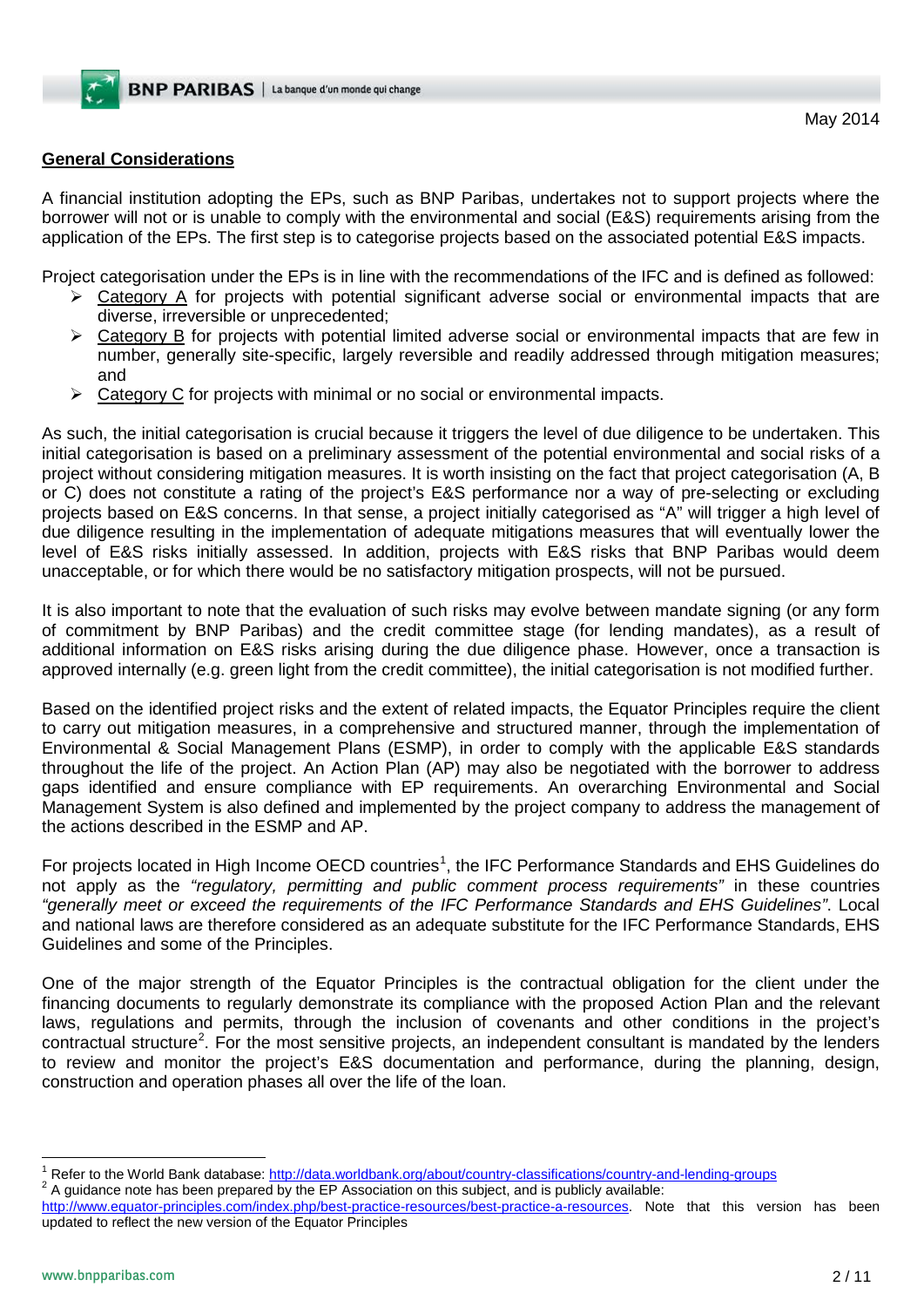# **Implementation of the Equator Principles**

*Important: this report covers the 2013 period, during which all transactions were subject to the 2006 version of the Equator Principles, which were only applicable to Project Finance (lending and advisory) transactions.*

BNP Paribas considers that the E&S due diligence is an integral part of the regular due diligence conducted for PF transactions which also covers financial, technical and legal aspects. As such, the PF teams which are located within CIB<sup>[1](#page-1-1)</sup> remain essentially in charge of applying the EP process as they are the ones who know best the transactions and the clients.

The role of the CIB Corporate Social Responsibility (CIB CSR) team is to review and monitor the application of the EPs, based on the CIB EP procedure that has been proposed by CIB CSR and validated by senior management. The CIB CSR team is independent from PF teams and acts as a second pair of eyes to review the proposed categorisation and has the ability to challenge or review the EP implementation on any project. Its level of involvement in the overall EP implementation process for a specific project depends on the level and nature of associated risks.

In order to ensure a consistent categorisation, all PF teams must use the Sustainable Assessment Tool (SAT), a categorisation expert system tool licensed from PwC. Such tool has been customised for BNP Paribas. PF teams are requested to identify and assess the potential risks and associated impacts of a project as well as the client performance / track-record using information available to them. The SAT will then suggest a classification of the transaction among the three categories defined in the EP (A, B and C). In case of a disagreement on a project's categorisation proposed by the PF team, CIB CSR has the right to escalate the category to a more sensitive level (e.g. from B to A), leading to increased due diligence and scrutiny.

This procedure enables the early detection of sensitive projects so that they can be brought to the attention of senior management prior to any firm commitment, and allows the PF team to engage with the client as early as possible to put mitigation measures in place.

According to the applicable internal procedure, Category A (high sensitivity) projects are systematically subject to a TAC (Transaction Approval Committee)<sup>[2](#page-2-0)</sup>. The TAC is an existing internal process which usually takes place in advance of the credit committee and focuses on some particular and exceptional risks associated to a transaction which have to be validated by CIB senior management. For PF transactions, it is chaired by a senior executive of the regional Corporate Banking division, involves relevant PF officers as well as representatives of Group Risk Management, CIB CSR, Compliance, Legal, and Communication as necessary, and focuses on the E&S risks of the project<sup>[3](#page-2-1)</sup>.

<span id="page-2-0"></span><sup>1</sup> Corporate & Investment Banking (one of the three core businesses of BNP Paribas, with Investment Solutions and Retail Banking)<br><sup>2</sup> Except in cases where a credit committee at the highest level (i.e. including a repres take place and where there is very limited time to carry out an additional TAC. In such exceptional situations, a note is prepared by CIB

-

<span id="page-2-1"></span> $3$  Some participants (incl. CIB CSR) have an escalation right that can bring E&S issues to the attention of Group senior management.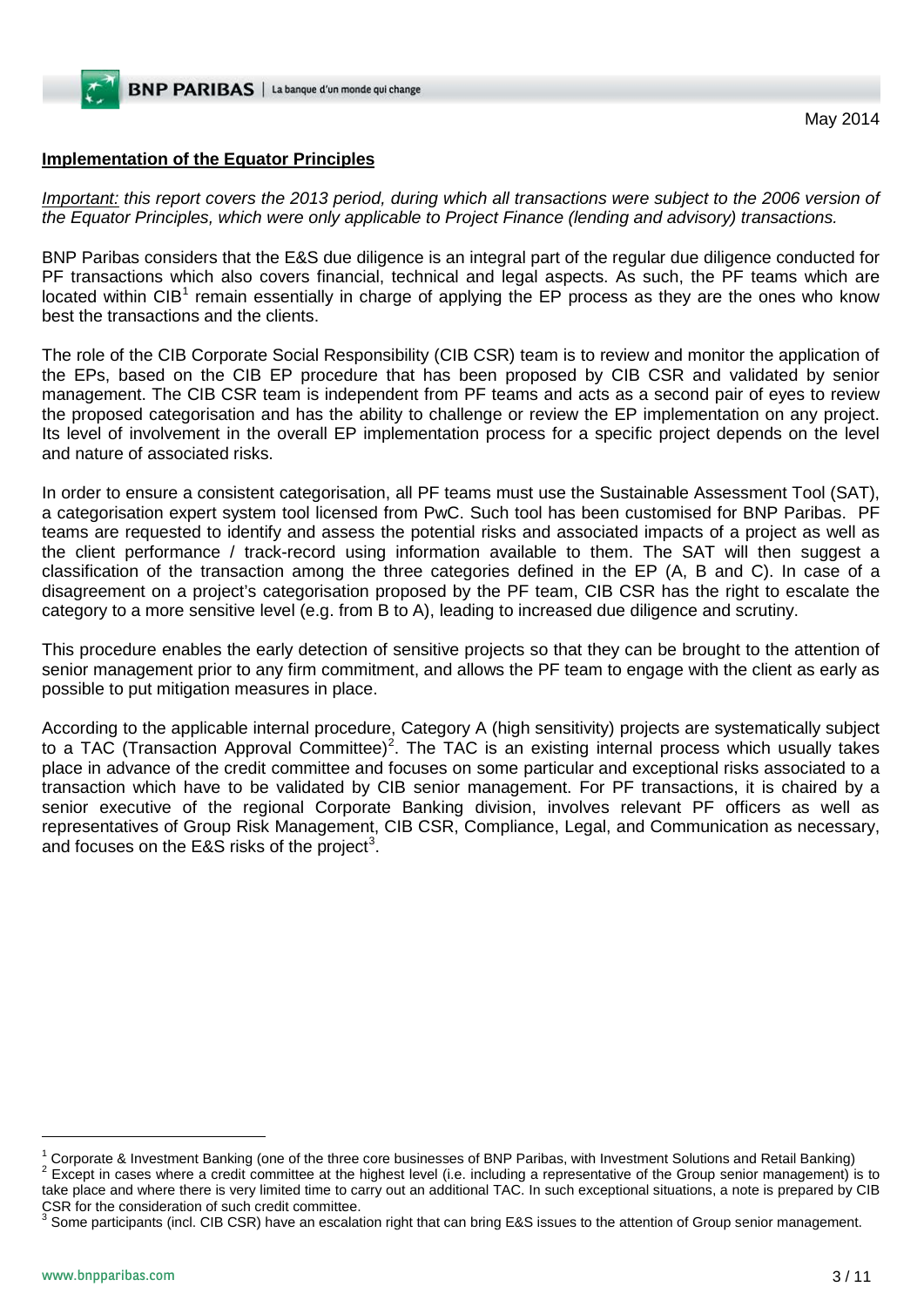# **Project Finance transactions screened in 2013**

You will find below statistics related to the numbers of Project Finance (PF) transactions screened by the CIB CSR team<sup>[1](#page-2-1)</sup> during the calendar year 2013, as well as on PF transactions that closed during the same period.

In 2013, 21 PF transactions were screened by the CIB CSR team. Projects screened are defined as those transactions that have been submitted by PF teams to CIB CSR and for which CIB CSR has confirmed the categorisation. The increasing number of transactions screened in 2013, compared to 2012, can be explained in part by the economic recovery following the financial crisis in certain countries and the transformation successfully undertaken by BNP Paribas to address the new regulatory environment.



A large majority of transactions screened (i.e. 62%) was classified as Category B (with potential moderate or limited environmental and social impact), while 24% of them were classified as Category C (with minor or no impacts), and three transactions (14%) were classified as Category A (projects with potential significant negative impacts but for which there are adequate mitigation prospects).

It is important to stress that the 21 PF transactions screened do not represent the actual number of PF transactions that BNP Paribas has closed in 2013. Indeed, out of the 21 transactions screened in 2013, 3 reached financial close in the same year. Other transactions that have closed in 2013 have been reviewed by CIB CSR in previous years.

The remaining transactions that were screened, but not closed, in 2013 are either:

- Ongoing (closing likely to happen in 2014 or later), which is typical of PF transactions where the due diligence process can take a very significant amount of time and span over more than one reporting year, or
- Transactions that have not been pursued (including not winning a bid, or dropping a project due to credit constraints and/or unacceptable financing structure etc.). Indeed, the EP procedure specifically requires that initial categorisation is carried out as early as possible and before any formal engagement with a project developer.

 $1$  Understood as the CIB CSR teams of both BNP Paribas and BNP Paribas Fortis.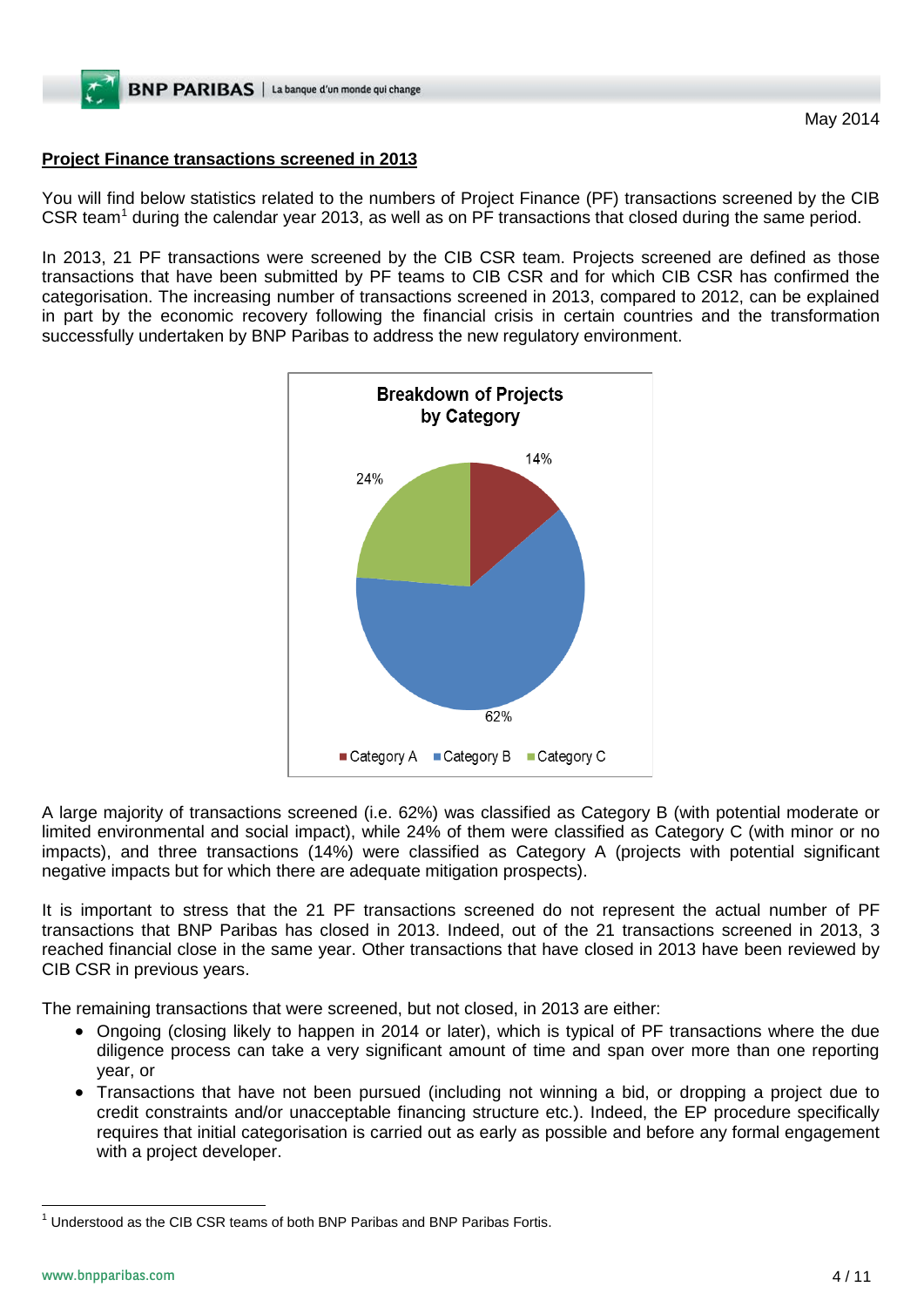The table below provides a breakdown by status (as of December 31, 2013) of the 21 transactions screened in 2013 by the CIB CSR team.

| Transactions screened and closed               |    |
|------------------------------------------------|----|
| Transactions screened and ongoing              | 11 |
| Transactions screened and that did not proceed |    |
| Total                                          | 21 |

Several remarks can be made on the above table:

- ♦ "Transactions closed" covers both lending mandates that have closed and advisory mandates that have been completed.
- "Transactions ongoing" covers all mandates that are still active (financing or advisory).

On the total of 21 transactions considered (regardless of their final status), 3 were advisory mandates, and 18 were transactions where BNP Paribas provided, or looked to provide, financing (either as mandated lead arranger or as participant).

The following pie charts further illustrate the breakdown of the PF transactions screened by CIB CSR in 2013 by geographic area and sector.

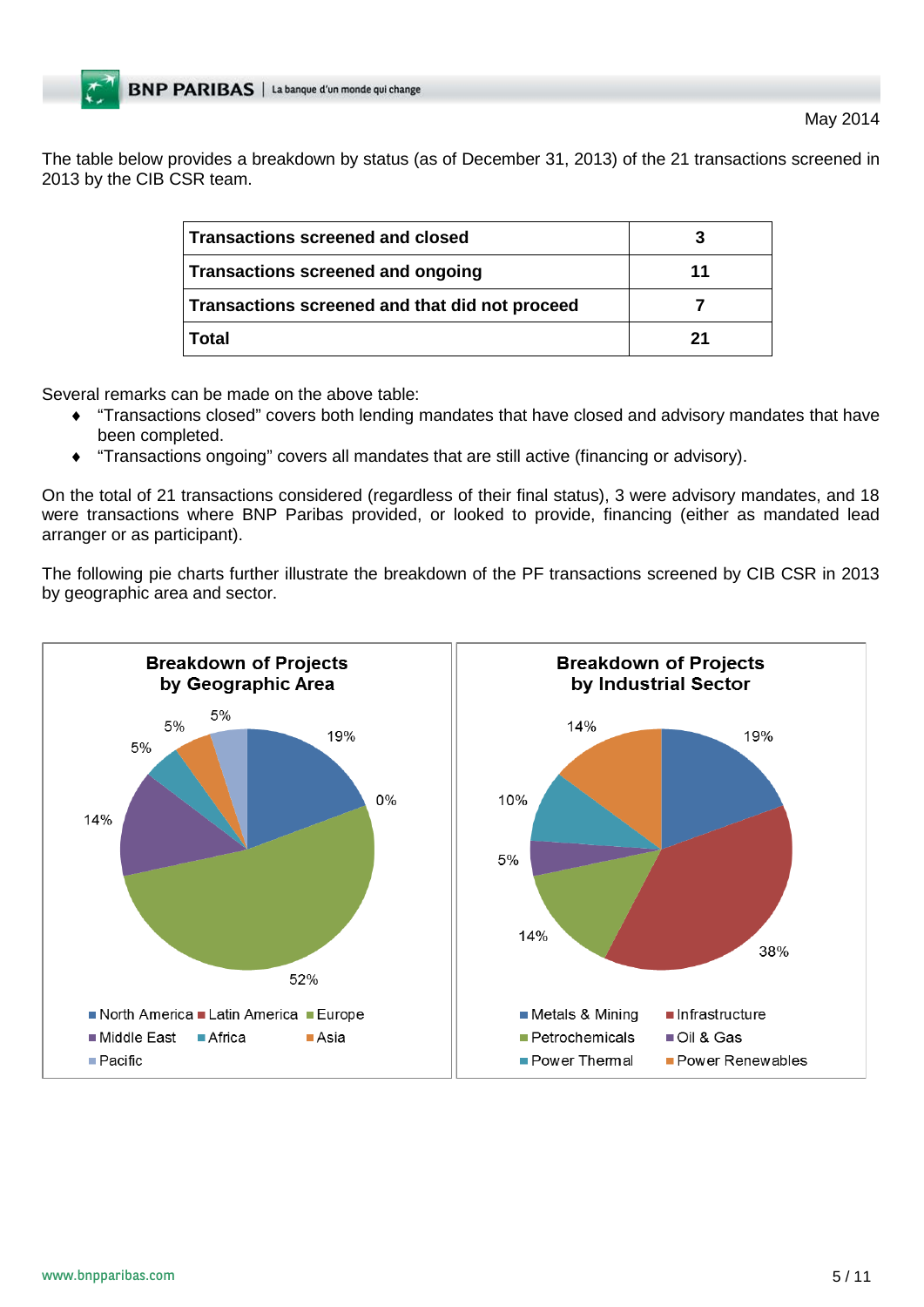



| <b>Category</b><br><b>Projects</b> | A | B  |   | <b>Total</b>  |
|------------------------------------|---|----|---|---------------|
| <b>Mining</b>                      | 2 | 2  |   |               |
| Infrastructure                     |   |    |   | 8             |
| <b>Petrochemicals</b>              |   | 2  |   | 3             |
| Oil & Gas                          |   |    |   |               |
| <b>Power Thermal</b>               |   | 2  |   | $\mathcal{P}$ |
| <b>Power</b><br><b>Renewables</b>  |   | 2  |   | З             |
| <b>Total</b>                       |   | 13 | 5 | 21            |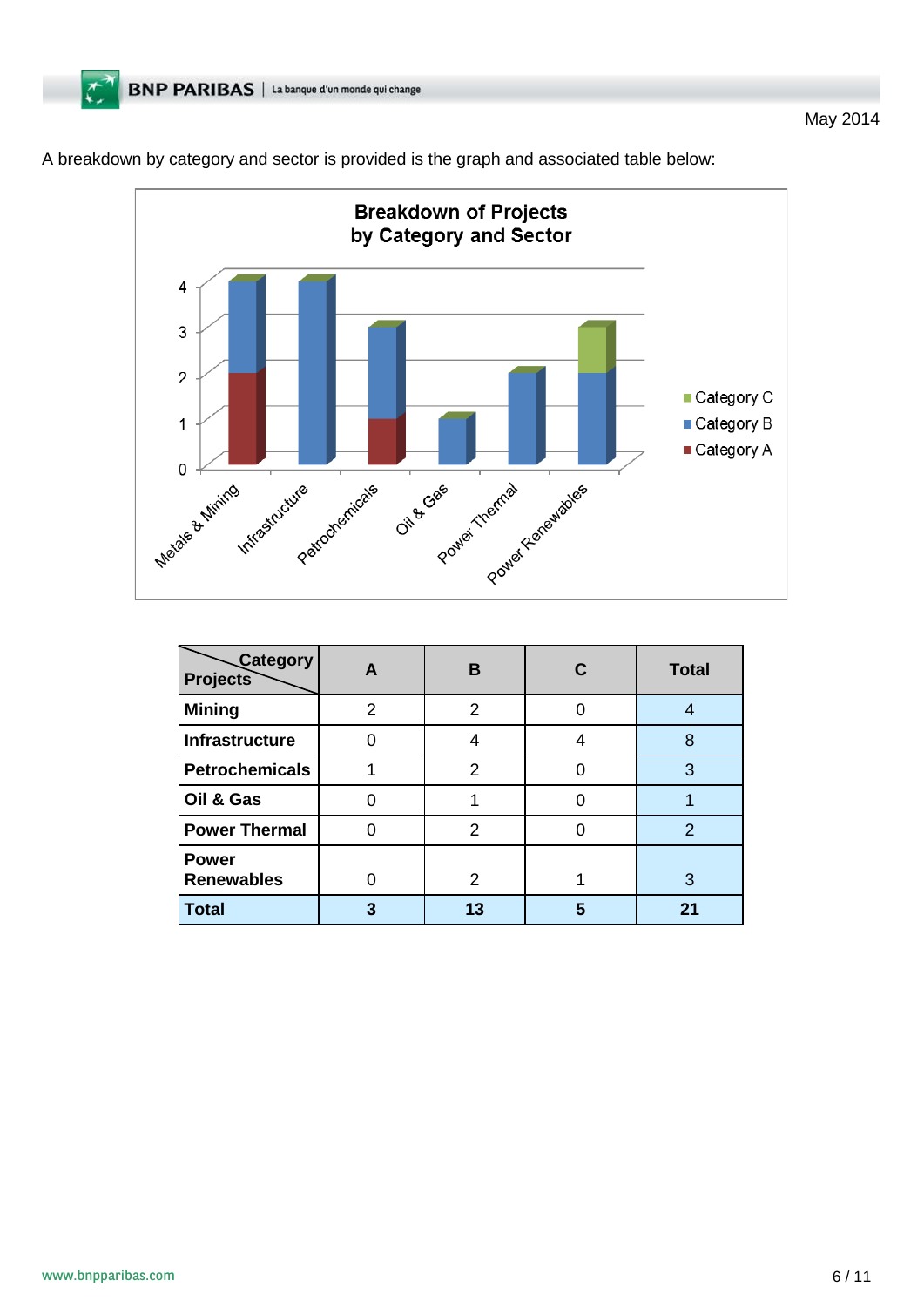The table below shows a detailed distribution of PF transactions screened by region and sector, with a distinction made on the projects' host country classification (whether it is a High Income OECD country or not, as defined in the EPs).

|                               | <b>Region (EP min</b>     |                            |                                |                                             |
|-------------------------------|---------------------------|----------------------------|--------------------------------|---------------------------------------------|
| <b>Country classification</b> | requirements)             | <b>Sector (detailed)</b>   | <b>Reported classification</b> | <b>Total</b>                                |
| <b>High Income OECD</b>       |                           |                            |                                |                                             |
|                               | <b>Americas</b>           |                            |                                |                                             |
|                               |                           | Oil & Gas                  |                                |                                             |
|                               |                           |                            | $\mathsf B$                    | 1                                           |
|                               |                           | <b>Power Renewables</b>    |                                |                                             |
|                               |                           |                            | $\,$ B                         | 1                                           |
|                               |                           |                            | $\mathcal{C}$                  | 1                                           |
|                               |                           | <b>Power Thermal</b>       |                                |                                             |
|                               |                           |                            | $\mathsf B$                    | 1                                           |
|                               | <b>Americas Total</b>     |                            |                                | $\overline{\mathbf{4}}$                     |
|                               | <b>Asia Pacific</b>       |                            |                                |                                             |
|                               |                           | <b>Metals &amp; Mining</b> |                                |                                             |
|                               |                           |                            | $\mathsf B$                    | 1                                           |
|                               | <b>Asia Pacific Total</b> |                            |                                | $\mathbf{1}$                                |
|                               | <b>EMEA</b>               |                            |                                |                                             |
|                               |                           | Infrastructure             |                                |                                             |
|                               |                           |                            | B<br>$\mathcal{C}$             | $\ensuremath{\mathsf{3}}$<br>$\overline{4}$ |
|                               |                           | <b>Power Renewables</b>    |                                |                                             |
|                               |                           |                            | $\mathsf B$                    |                                             |
|                               |                           | <b>Petrochemicals</b>      |                                | 1                                           |
|                               |                           |                            | $\,$ B                         | $\mathbf{1}$                                |
|                               | <b>EMEA Total</b>         |                            |                                | $\boldsymbol{9}$                            |
| <b>High Income OECD Total</b> |                           |                            |                                | 14                                          |
|                               |                           |                            |                                |                                             |
| Non High Income OECD          |                           |                            |                                |                                             |
|                               | <b>Asia Pacific</b>       |                            |                                |                                             |
|                               |                           | <b>Petrochemicals</b>      |                                |                                             |
|                               |                           |                            | A                              | 1                                           |
|                               |                           | <b>Metals &amp; Mining</b> |                                |                                             |
|                               |                           |                            | A                              | 1                                           |
|                               |                           |                            | $\mathsf B$                    | 1                                           |
|                               | <b>Asia Pacific Total</b> |                            |                                | $\mathbf{3}$                                |
|                               | <b>EMEA</b>               |                            |                                |                                             |
|                               |                           | Infrastructure             |                                |                                             |
|                               |                           |                            | $\,$ B                         | 1                                           |
|                               |                           | <b>Power Thermal</b>       |                                |                                             |
|                               |                           |                            | $\mathsf B$                    | 1                                           |
|                               |                           | <b>Petrochemicals</b>      |                                |                                             |
|                               |                           |                            | $\mathsf B$                    | 1                                           |
|                               |                           | <b>Metals &amp; Mining</b> |                                |                                             |
|                               |                           |                            | A                              | 1                                           |
|                               | <b>EMEA Total</b>         |                            |                                | $\overline{\mathbf{4}}$                     |
| Non High Income OECD          |                           |                            |                                |                                             |
| <b>Total</b>                  |                           |                            |                                | $\overline{7}$                              |
|                               |                           |                            |                                |                                             |
| <b>Grand Total</b>            |                           |                            |                                | 21                                          |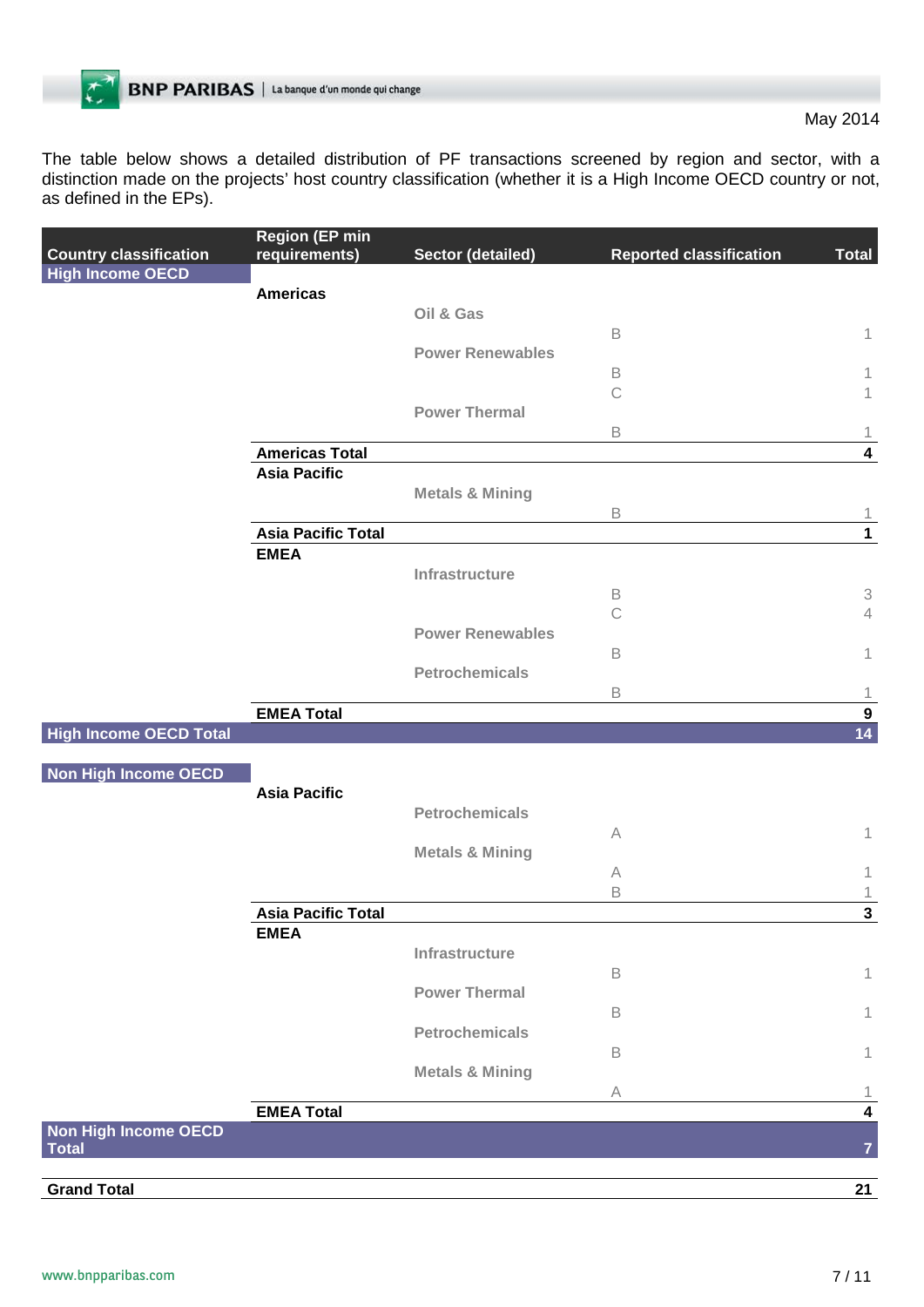# **Project Finance transactions closed in 2013**

During the year 2013, BNP Paribas participated in 7 transactions that reached financial close (or advisory mandates that were completed) and to which the Equator Principles were applied. These transactions have been screened in 2010-2013, illustrating the usually long lead time of Project Finance transactions. The distribution of these projects by category is shown in the graph below.



Please note that, starting in 2015, our EP implementation reporting will contain more details regarding projects closed, as per the Minimum Reporting Requirements (Principle 10, Annex B of the Equator Principles).

# **Additional reporting by estimated volume (BNPP allocation, debt, total project costs)**

There are limitations associated with a reporting based on the number of projects as contemplated under Principle 10 of the EP. Indeed this type of reporting does not take into account the estimated size of the projects (total project costs) being financed and therefore does not give any indication on the influence that an EPFI, as a "promoter of good E&S practice", would exert on the global PF market, which is comprised of both EPFIs and non-EPFIs. We felt this additional perspective would be interesting.

Financial data (total project costs, amount of commercial debt, and BNP Paribas' allocation) for PF transactions screened by CIB CSR are necessarily estimated as only a part of them eventually closed that same year. We had therefore to estimate the financial data for the other projects that did not reach financial close.

We used the following methodology to gather the financial data associated with each project screened.

For transactions in which BNP Paribas acted as a lender:

Projects closed during the reporting year: figures on total project costs, amount of commercial debt (i.e. not taking into account loans granted by multilateral institutions and ECAs), and BNP Paribas' allocation, are obtained from the relevant submissions to the major league tables providers.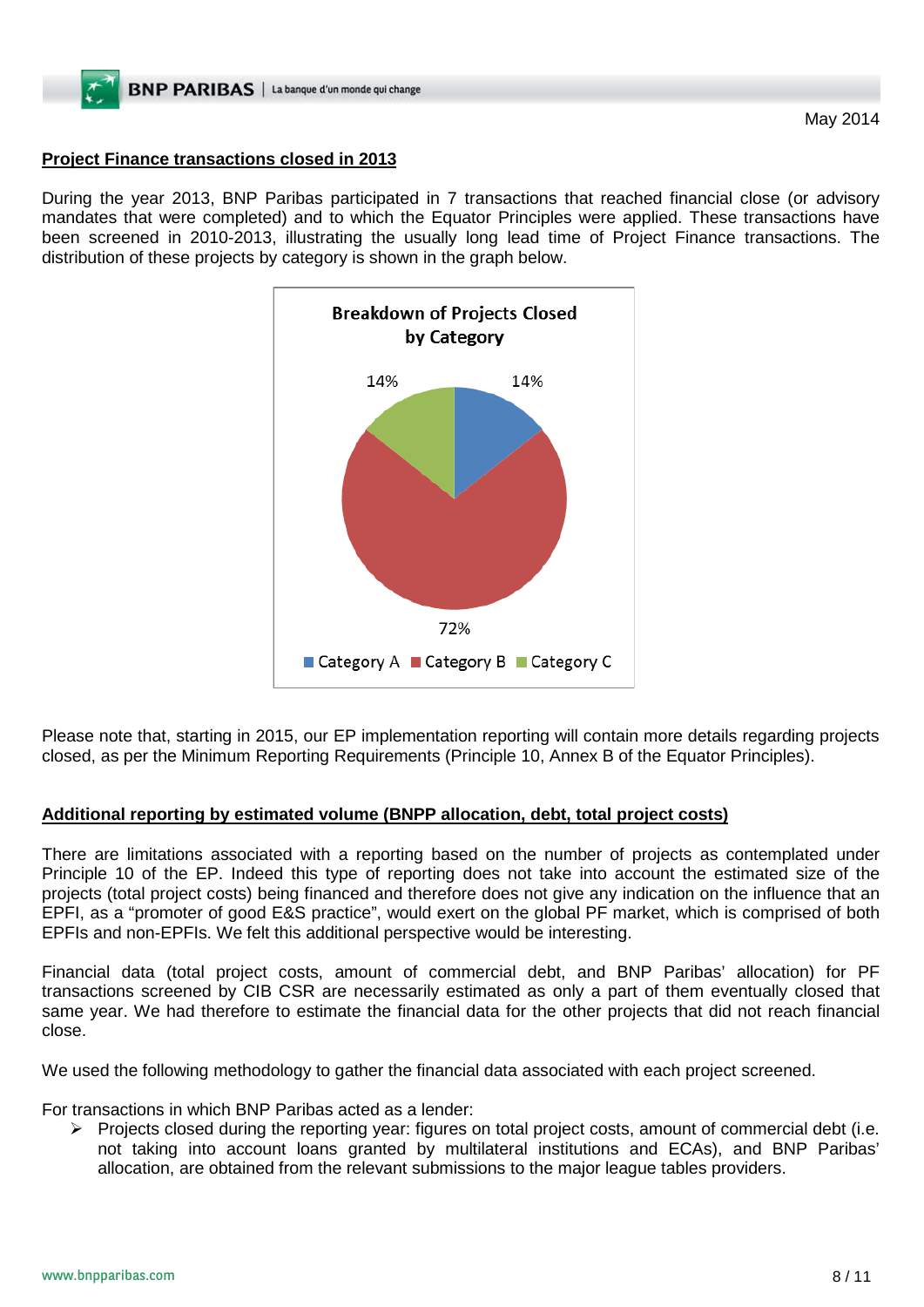$\triangleright$  Ongoing / lost mandates, abandoned transactions: the latest data available is provided by the relevant PF teams (acknowledging that this only reflects the situation at the time the transaction was screened by CIB CSR, before it is abandoned or lost).

For advisory transactions, the proposed approach is different, and we attributed to the bank (as its allocation) the total amount of debt that was under consideration (if BNP Paribas is the sole financial adviser) which can reflect its influencing role as advisor to the project developer, but also distort the repartition "by BNPP Allocation", particularly when the bank has acted as financial advisor for large projects.

The 21 projects screened by CIB CSR in 2013 represented total costs of USD 65.5bn. The total amount of commercial debt for these projects is estimated at USD 39.2bn (including around USD 1.9bn that correspond to the amount of commercial debt of projects for which we had a pure advisory role). This results in a total of USD 37.3bn of commercial debt for projects in which we acted as lender, which can be compared to the total PF market in 2013, which has been estimated at USD 138bn by IJ Online (does not take advisory mandates into account). We however do recognize the difficulty to compare these two figures, given the fact many transactions screened by CIB CSR in 2013 have not been closed the same year, that other transactions closed in 2013 have been screened by CIB CSR on previous years, and the PF league tables from IJ Online contain numerous transactions to which the Equator Principles are not applicable.

#### *Breakdown by allocation*

For these 21 projects, BNP Paribas' allocation is estimated at USD 3.8bn (including around USD 1.9bn that correspond to the amount of commercial debt of projects for which we had a pure advisory role). Various breakdown of BNP Paribas allocation are provided below.



It should be noted that when BNP Paribas had an advisory role, the full amount of commercial debt is attributed to BNP Paribas, which can distort the above breakdowns.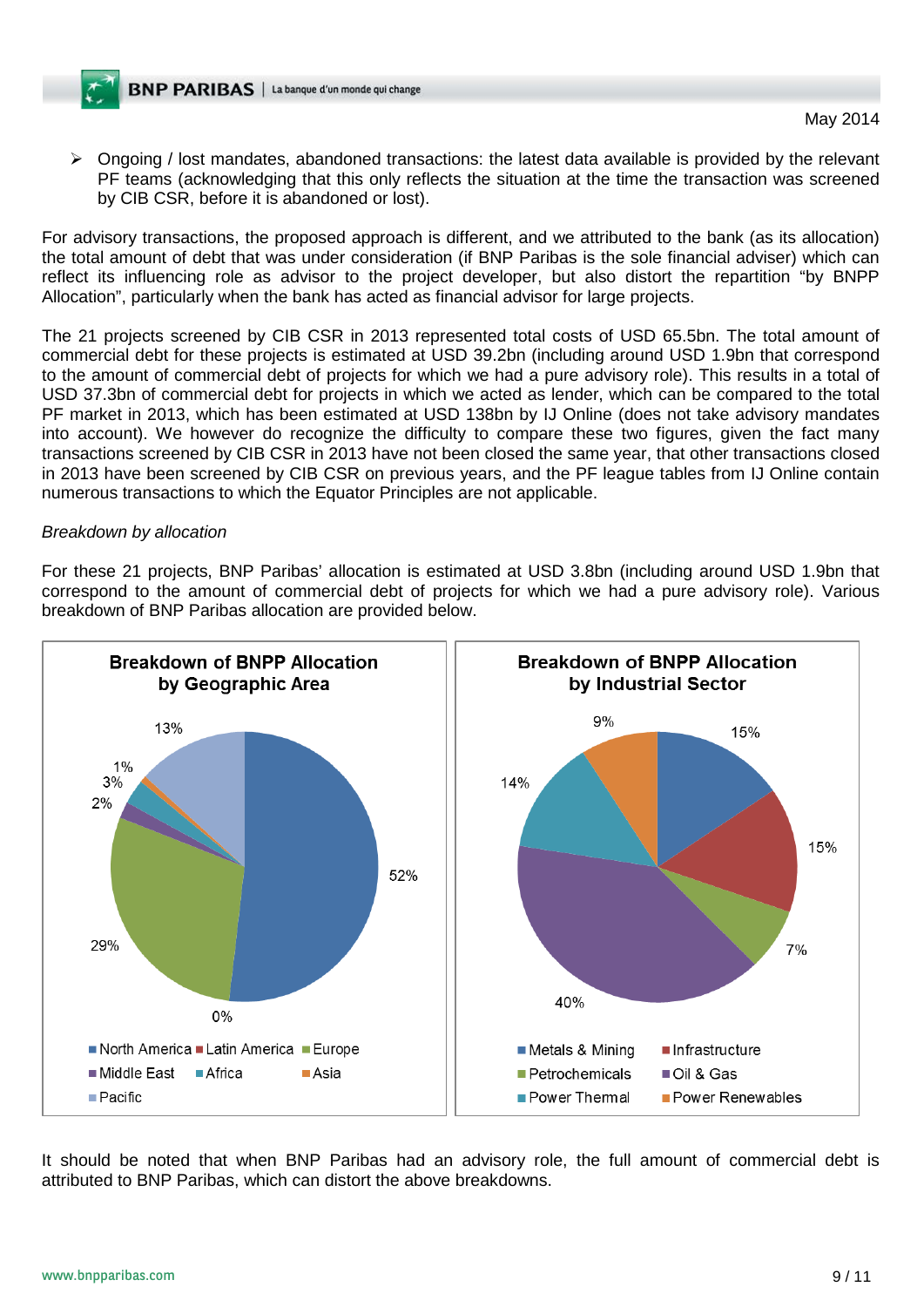## *Breakdown by total project costs*

By doing the calculation in terms of total project costs for screened transactions, we obtained a different spread per category, geographic area, and industry sector than the spread obtained based on the number of projects as contemplated in Principle 10. This is illustrated by the charts below where we have also added the traditional reporting (for easy comparison).



The breakdown of total project costs by category shows that projects classified as Category A are generally larger. Conversely, projects classified as Category C are of a much smaller scale (small infrastructure and renewable energy projects), which is consistent with the very limited nature of their potential environmental & social impacts.



The above breakdown (total project costs by geographic area) shows that the size of projects screened in the Middle East and in the Pacific was comparatively larger than in Europe or in North America.